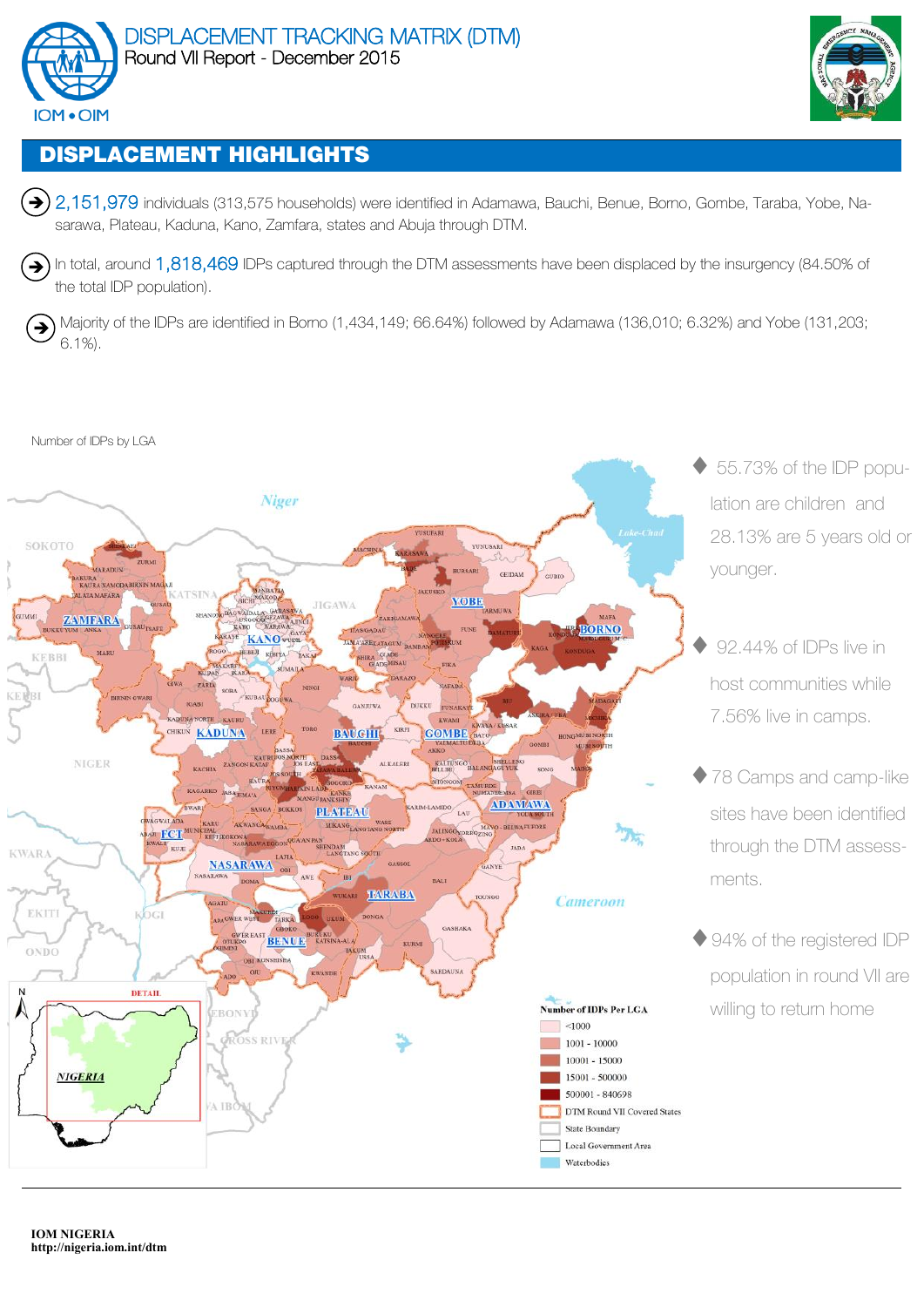## **INTRODUCTION**

The north-eastern part of Nigeria is affected by the Boko Haram insurgency which continue to generate the displacement of people across the borders but also inside the country. In addition to the Internally Displaced Persons (IDPs) affected by the conflict, IDPs displaced by natural disasters and community clashes have also been identified in the north and central parts of the territory.

The International Organization for Migration (IOM) in collaboration with the National Emergency Management Agency (NEMA) started in 2014 the Displacement Tracking Matrix (DTM) program. The DTM consist in building the capacity of the governmental institutions at national and regional levels to establish a comprehensive system to collect and disseminate data on IDPs.

The DTM assessment are currently carried-out in 13 states (Abuja, Adamawa, Bauchi, Benue, Borno, Gombe, Kaduna, Kano, Nasarawa, Plateau, Taraba and Yobe) by mixed teams composed of representatives of NEMA, SEMA, Nigerian Red Cross Society and IOM.

The DTM assessments were conducted from November to December 2015 in a total of 207 LGAs and 1266 wards.

This report includes the results of the baseline assessments conducted at Local Government areas (LGAs) and ward level as well as the data gathered through the sites assessments that were carried out in camps and camp-like sites. In addition, the results of the registration exercise conducted for 2,094 IDP households (12,527 individuals) in Adamawa, Bauchi, Borno and Gombe are presented in this document.

With the exception of Borno, the DTM teams had full or partial access to all LGAs in the states that were assessed. In Borno, 6 LGAs were assessed: Maiduguri, Jere, Biu, Konduga, Kwaya Kusar and Bayo. Depending of the evolution of the security situation and of the resources available, the DTM program is planning to expend its activities to additional locations in Borno.

The DTM program is funded by the European Commission's Humanitarian Aid and Civil Protection department (ECHO) and the United States Agency for International Development (USAID)

The National Emergency Management Agency (NEMA) is also providing financial support to the program.

## **1 POPULATION PROFILE**

## 1A: LOCATION OF DISPLACEMENT

The total number of IDPs identified in Abuja, Adamawa, Bauchi, Benue, Borno, Gombe, Kaduna, Kano, Nasarawa, Plateau, Taraba and Yobe states as of the 31st of December 2015 is 2,151,979 IDPs (313,575 households). Borno state (1,434,149 IDPs) has the highest number of IDPs, followed by Adamawa (136,010) and Yobe (131,203).

In total, around 1,818,469 IDPs captured through the DTM assessments are considered to be displaced as a consequence of the Boko Haram insurgency.

| Current<br>Location | <b>IDP</b><br><b>Individuals</b> | <b>IDP</b><br><b>Households</b> | Average<br>HHs size |
|---------------------|----------------------------------|---------------------------------|---------------------|
| <b>ABUJA</b>        | 13,481                           | 2,288                           | 5,9                 |
| <b>ADAMAWA</b>      | 136,010                          | 18,701                          | 7,3                 |
| <b>BAUCHI</b>       | 70,078                           | 10,804                          | 6,5                 |
| <b>BENUE</b>        | 85,393                           | 11,197                          | 7,6                 |
| <b>BORNO</b>        | 1,434,149                        | 195,656                         | 7,3                 |
| <b>GOMBE</b>        | 25,332                           | 4,666                           | 5,4                 |
| <b>KADUNA</b>       | 36,976                           | 4,870                           | 7,6                 |
| <b>KANO</b>         | 9,331                            | 1,946                           | 4,8                 |
| <b>NASARAWA</b>     | 6,755                            | 37,553                          | 5,6                 |
| <b>PLATEAU</b>      | 77,317                           | 13,422                          | 5,8                 |
| <b>TARABA</b>       | 50,227                           | 9,291                           | 5,4                 |
| <b>YOBE</b>         | 131,203                          | 25,570                          | 5,1                 |
| <b>Grand Total</b>  | 2,151,979                        | 313,575                         | 6,9                 |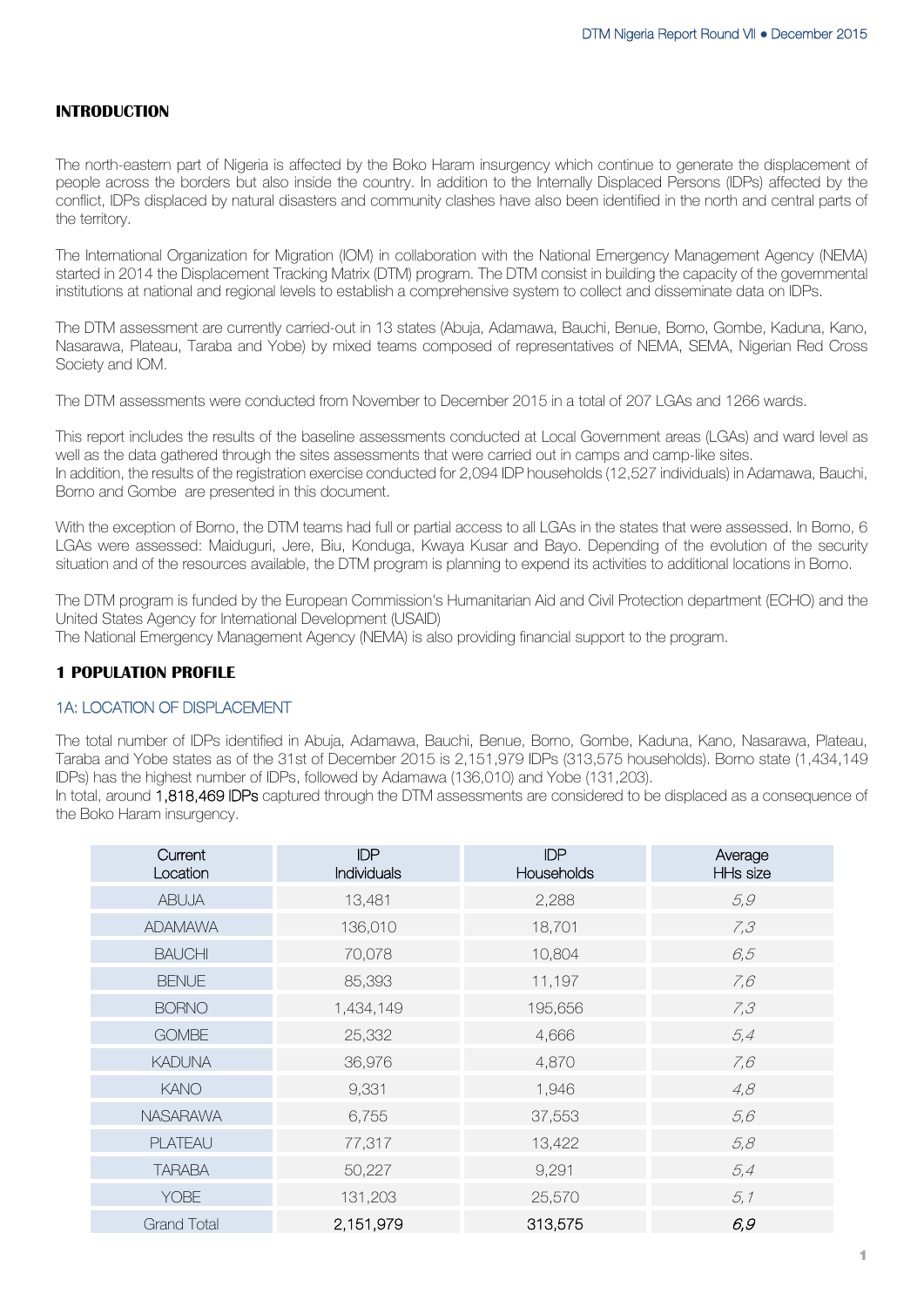IDPs States covered

Adamawa, Bauchi, Gombe, Taraba and Yobe

Adamawa, Bauchi,



Graph 1: Number of IDPs-December 2014/December 2015

The slight decrease in the number of IDPs from October to December 2015 is due to the fact that in most of the states assessed the number of IDPs is lower than for the previous round of assessment. This can be attributed to the movement of return observed in some locations.

## 1B: DEMOGRAPHIC DATA

The demographic profile of the IDP population has been obtained through a survey conducted in a total of 1266 wards using a sample of 20 household in each of the ward assessed.

In total, 20,738 households (6.61% of the IDP households) have been interviewed for detailed age and sex breakdown.

After extrapolation, the results of the survey show that 51.8% of the IDP population are female and 48.2 % are male. Children of less than 18 constitute 55.7% of the IDP population and more than half of them are 5 years old or younger.

Round

I

Months of release

December

14 389,281



Graph 2: IDP Population by major age group and sex breakdown;

| $\parallel$  | February 15    | 1,188,018 | Audi i idvva, Dauoi II,<br><b>Borno,</b> Gombe, Taraba<br>and Yobe                                                                  |
|--------------|----------------|-----------|-------------------------------------------------------------------------------------------------------------------------------------|
| $\mathbb{I}$ | April 15       | 1,491,706 | Adamawa, Bauchi,<br>Borno, Gombe, Taraba<br>and Yobe                                                                                |
| N            | June 15        | 1,385,298 | Adamawa, Bauchi,<br>Borno, Gombe, Taraba<br>and Yobe                                                                                |
| V            | August 15      | 2,150,451 | Abuja Adamawa,<br>Bauchi, Borno, Gombe,<br>Nasarawa, Taraba and<br>Yobe                                                             |
| VI           | October 15     | 2,239,749 | Abuja Adamawa,<br>Bauchi, Borno, Gombe,<br>Kaduna, Nasarawa,<br><b>Plateau</b> , Taraba and<br>Yobe                                 |
| VII          | December<br>15 | 2,151,979 | Abuja Adamawa,<br>Bauchi, <b>Benue</b> , Borno,<br>Gombe, Kaduna, <b>Kano</b> ,<br>Nasarawa,<br>Plateau,Taraba Yobe<br>and Zamfara. |
|              |                |           |                                                                                                                                     |

Number of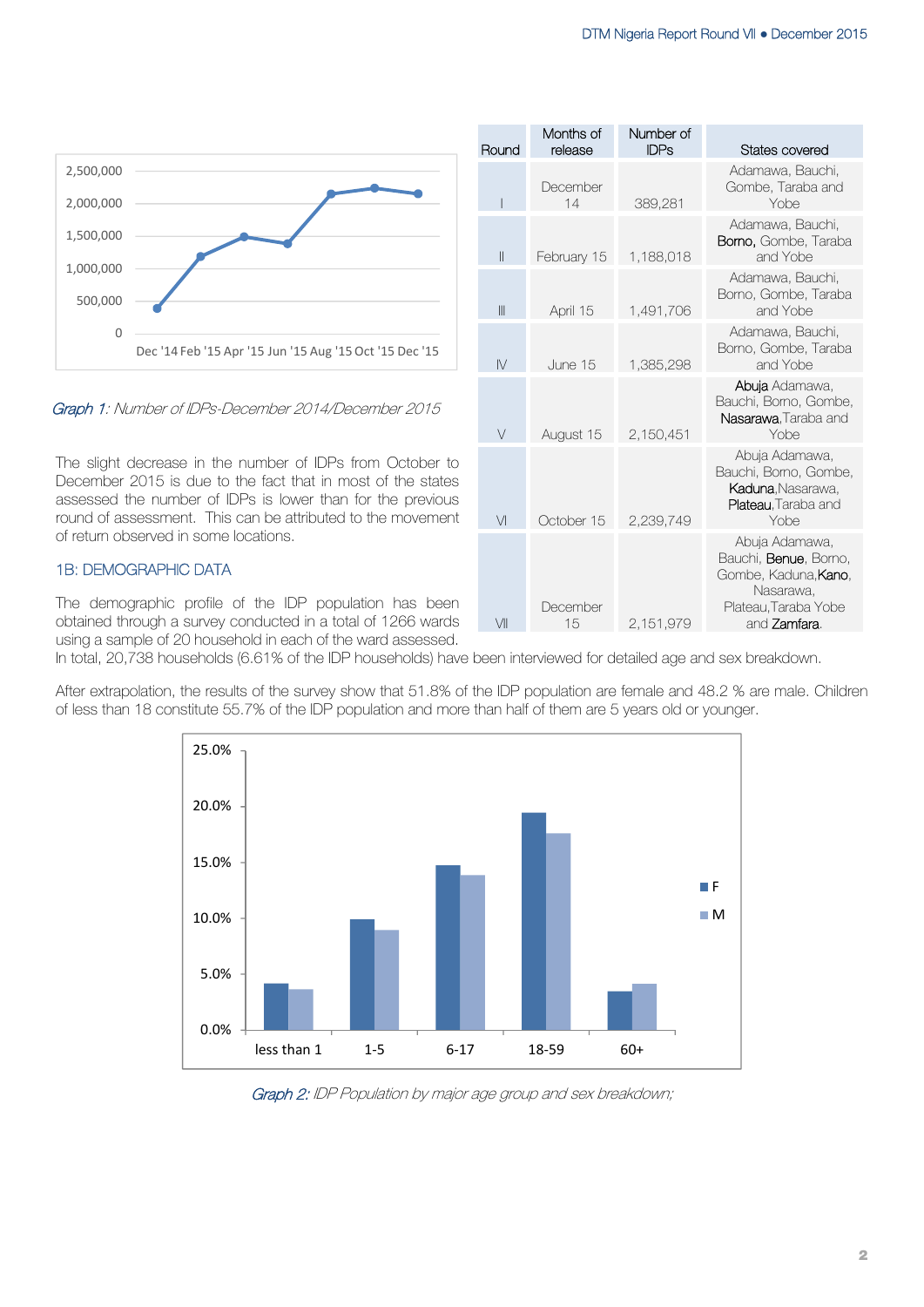### 1C: REASONS OF DISPLACEMENT



The vast majority of the IDPs identified through the DTM assessments have been displaced because of the insurgency (84.5%) while 12.8% have been displaced by communal clashes and 2.6% by natural disasters.

The decrease in the percentage of IDP who were displaced by the insurgency (95.3% in August 2015 and  $88.6\%$  in October<sup>1</sup>) and the increase in the number of IDPs displaced by communal clashes (4,6% in August 2015and 10,1% in October2) is due to the inclusion of Benue, Kaduna, Kano and Plateau states in two last rounds of assessments and to the fact that in both states the majority of IDPs have been displaced by communal clashes.

### Chart 1: IDP Population by reason of displacement

In Borno and Yobe, all the IDPs assessed through the DTM assessments have been displaced by the insurgency. In the states of Abuja, Adamawa, Bauchi, Kano and Gombe the main factor of displacement is also the insurgency whereas in Benue, Nasarawa, Plateau, Kaduna, and Taraba most of the IDPs have been displaced by communal clashes.



Graph 3: Total IDP Population by current location (State) and reason for displacement;

## 1D: YEARS OF DISPLACEMENT

The majority of IDPs identified during this round assessment were displaced in 2014 (61.5%). The percentage of IDPs displaced in 2015 is of 34.2 %.



Graph 4: IDP population by year of displacement

 1 DTM report, August and October2015

<sup>&</sup>lt;sup>2</sup> DTM report, August and October2015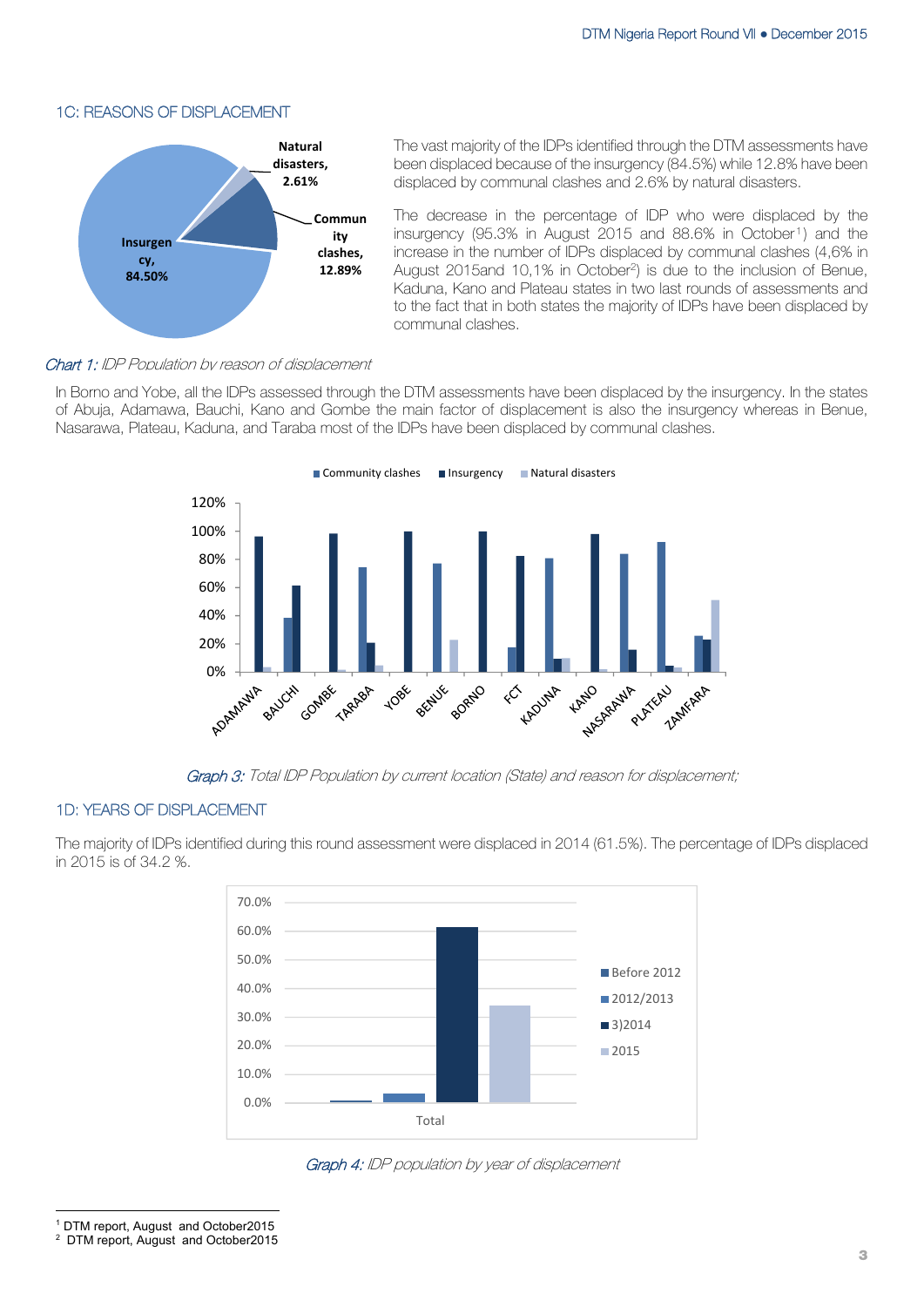## 1E: ORIGIN OF THE DISPLACED POPULATION

|                |                 | <b>Current Location</b> |               |                                             |              |            |              |               |             |                 |                |               |             |                |
|----------------|-----------------|-------------------------|---------------|---------------------------------------------|--------------|------------|--------------|---------------|-------------|-----------------|----------------|---------------|-------------|----------------|
|                |                 | <b>ADAMAWA</b>          | <b>BAUCHI</b> | <b>BENUE</b>                                | <b>BORNO</b> | <b>FCT</b> | <b>GOMBE</b> | <b>KADUNA</b> | <b>KANO</b> | <b>NASARAWA</b> | <b>PLATEAU</b> | <b>TARABA</b> | <b>YOBE</b> | <b>ZAMFARA</b> |
|                | <b>ADAMAWA</b>  | 80.53%                  | .32%          | 0.00%                                       | 0.00%        | 1.15%      | 5.83%        | 0.36%         | 0.84%       | 0.00%           | 0.43%          | 7.05%         | 1.87%       | 0.00%          |
|                | <b>BAUCHI</b>   | 0.00%                   | 17.52%        | 0.00%                                       | 0.00%        | 0.00%      | 0.00%        | 0.05%         | 0.00%       | 0.00%           | 0.00%          | 0.00%         | 0.00%       | 0.00%          |
|                | <b>BORNO</b>    | 18.45%                  | 32.84%        | 0.00%                                       | 100.00%      | 81.28%     | 50.07%       | 4.99%         | 72.20%      | 13.85%          | 2.61%          | 13.29%        | 57.84%      | 23.85%         |
|                | <b>GOMBE</b>    | 0.00%                   | 0.00%         | 0.00%                                       | 0.00%        | 0.00%      | 0.40%        | 0.00%         | 0.00%       | 0.00%           | 0.00%          | 0.00%         | 0.00%       | 0.00%          |
|                | <b>PLATEAU</b>  | 0.00%                   | 26.57%        | 0.00%                                       | 0.00%        | 0.00%      | 0.00%        | 2.69%         | 0.00%       | 1.07%           | 85.74%         | 0.00%         | 0.00%       | 0.00%          |
| Origin         | <b>TARABA</b>   | 1.02%                   | 8.08%         | 37.89%                                      | 0.00%        | 2.15%      | 0.40%        | 0.00%         | 0.00%       | 2.13%           | 4.62%          | 79.38%        | 0.00%       | 0.00%          |
| $\bar{\sigma}$ | <b>YOBE</b>     | 0.00%                   | 11.43%        | 0.00%                                       | 0.30%        | 0.00%      | 43.29%       | 1.35%         | 26.96%      | 0.00%           | 0.54%          | 0.28%         | 40.30%      | 2.58%          |
| State          | <b>ZAMFARA</b>  | 0.00%                   | 0.04%         | 0.00%                                       | 0.00%        | 0.00%      | 0.00%        | 0.37%         | 0.00%       | 0.00%           | 0.00%          | 0.00%         | 0.00%       | 73.56%         |
|                | <b>KATSINA</b>  | 0.00%                   | 0.13%         | 0.00%                                       | 0.00%        | 0.00%      | 0.00%        | 0.00%         | 0.00%       | 0.00%           | 0.00%          | 0.00%         | 0.00%       | 0.00%          |
|                | <b>NASARAWA</b> | 0.00%                   | 1.87%         | 0.14%                                       | 0.00%        | 2.60%      | 0.00%        | 0.07%         | 0.00%       | 75.96%          | 5.42%          | 0.00%         | 0.00%       | 0.00%          |
|                | <b>KADUNA</b>   | 0.00%                   | 0.18%         | 0.00%                                       | 0.00%        | 0.00%      | 0.00%        | 90.12%        | 0.00%       | 6.99%           | 0.03%          | 0.00%         | 0.00%       | 0.00%          |
|                | <b>BENUE</b>    | 0.00%                   | 0.00%         | 61.97%                                      | 0.00%        | 12.82%     | 0.00%        | 0.00%         | 0.00%       | 0.00%           | 0.00%          | 0.00%         | 0.00%       | 0.00%          |
|                | <b>NIGER</b>    | 0.00%                   | 0.00%         | 0.00%<br>$\overline{\phantom{a}}$<br>$\sim$ | 0.00%        | 0.00%      | 0.00%        | 0.00%         | 0.00%       | 0.00%<br>$\sim$ | 0.60%          | 0.00%         | 0.00%       | 0.00%          |

The majority of IDPs (74.8%) are from Borno state, while 5.5% comes from Adamawa sates and 3.8% from Yobe.

Table 2: IDP Population by state of origin and current location (State);

In all the states affected by communal clashes (Benue, Kaduna, Nasarawa, Plateau, Taraba and Zamfara), the majority of IDPs are from the same states. In Kano, IDPs are mainly coming from Borno. In Adamawa, 80% of IDPs also come from the same state.

In Abuja, Bauchi, Borno, Gombe and Yobe, most IDPs are from Borno state.

#### 1F: TYPE OF LOCATION - RESIDENCE OF IDPS



The vast majority of IDPs identified during this round of assessment (92%) are living in host communities while 8% live in camps or camp-like sites.

Chart 5: IDP population by type of location

In Adamawa, 6.5% of the IDP population live in camps while this percentage is of 8.2% in Borno State.

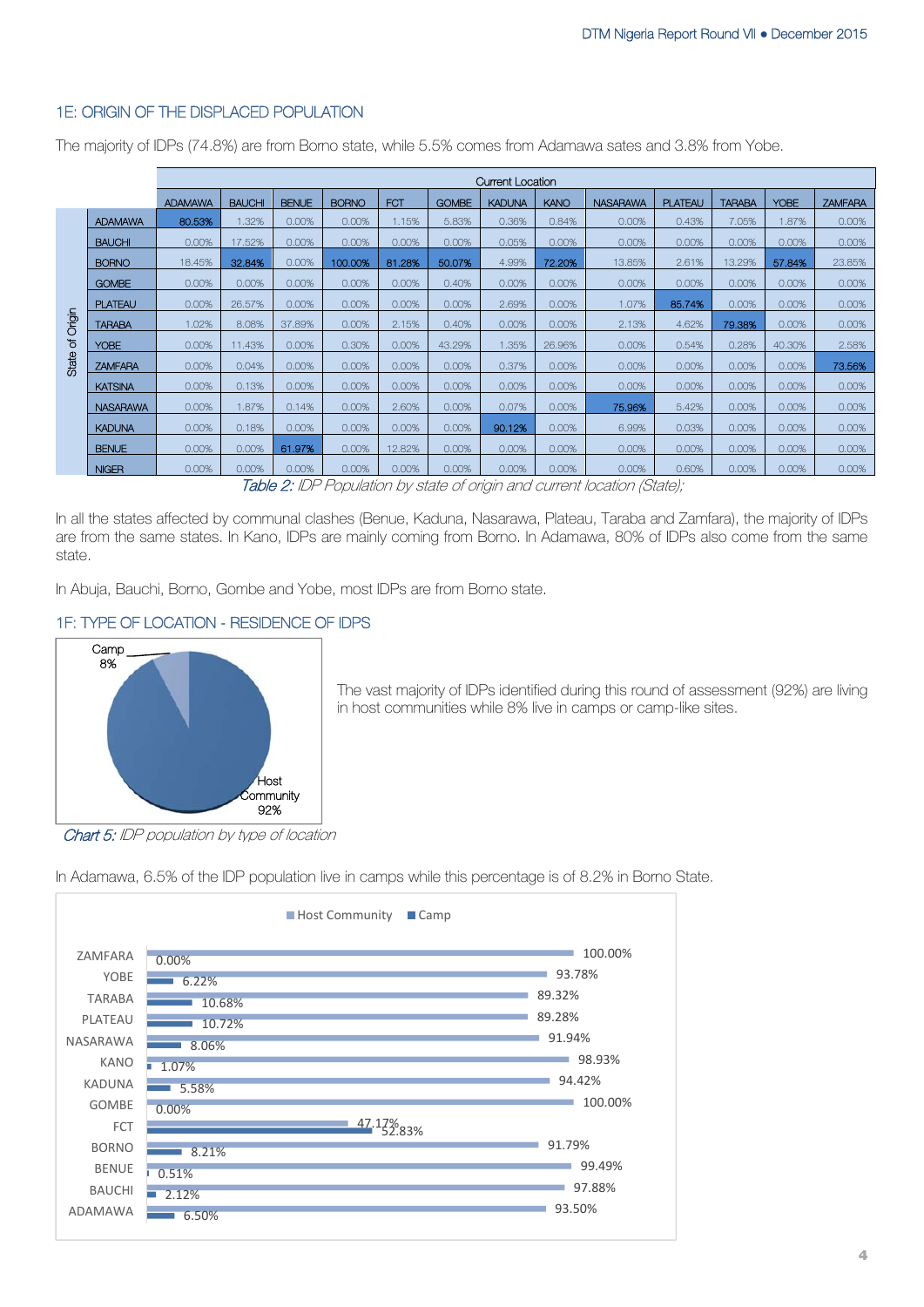### 1D: RETURNEES

According the results of the return assessments, a total of 332,333 IDPs returned to northern Adamawa (Mubi North, Mubi South, Michika, Maiha, Hong and Gombi). Most returnees were originally displaced in Adamawa (32.14%), Kano (13.16%), Nasarawa (11.73%), Gombe (7.64%), while 6% of returnees came from Cameroun.



Graph 6: Returnees-State of origin

## **2 REGISTRATION**

For this round of assessment, the DTM teams registered 12,527 IDPs living in host communities in Adamawa, Bauchi, Borno and Gombe states3.

## 2A: LIVELIHOOD

According to the data collected during the registration exercise, 55% of the IDP households who were interviewed had a regular source of income before displacement. After displacement, this percentage drop to 11 % and 49% declared not to have any source of income. The majority of IDPs (57%) declared that agriculture was their main source of income, followed by business (28%). 83% of IDP households declared that food was their priority source of income.



Graph 7: IDP source of livelihood before displacement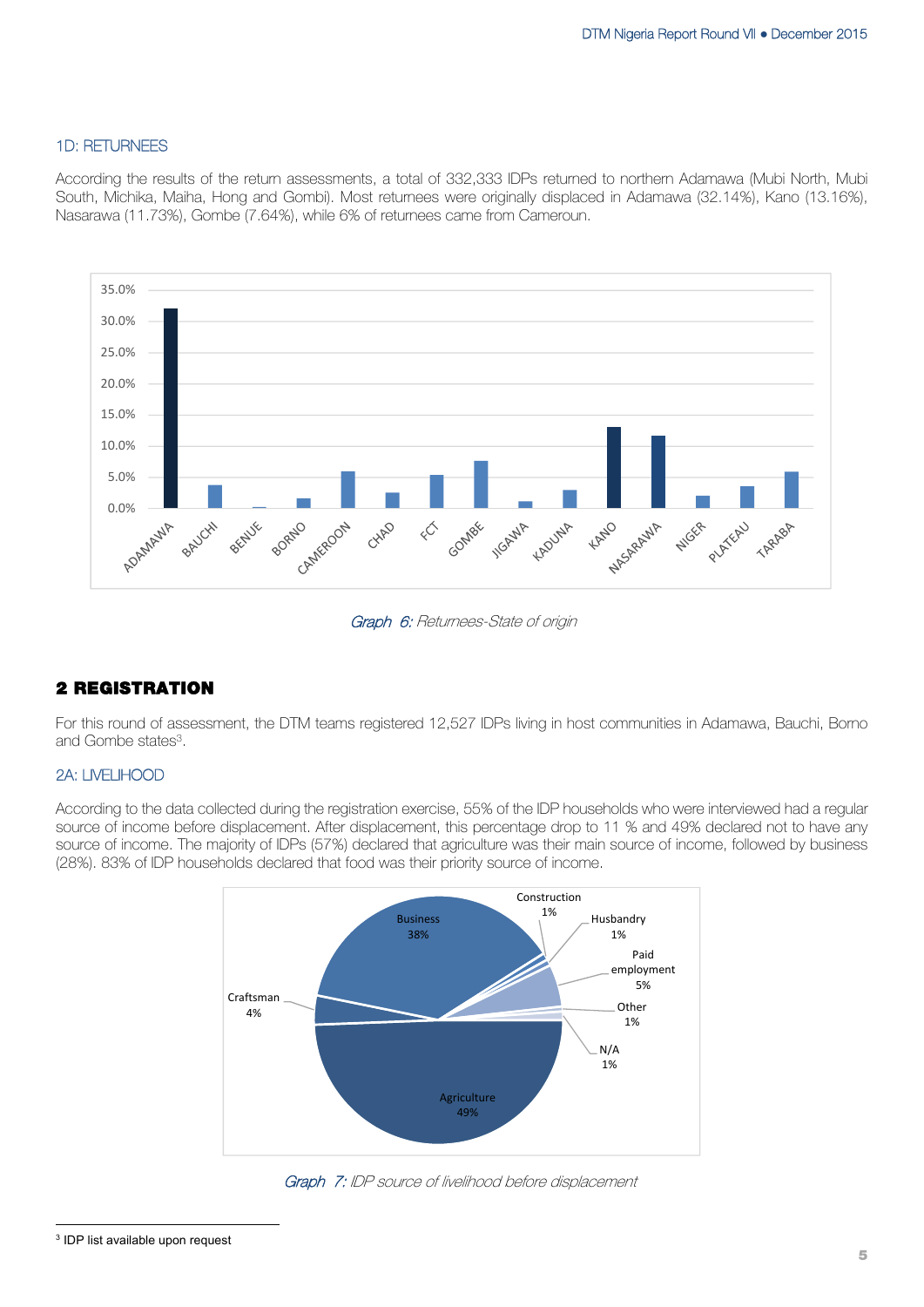## 2B: NEEDS AND ASSISTANCE

The registration data show that 61 % of the IDP households declared that food was their primary need while 8% put shelter as their first need and 5% Non Food Items (NFIs). In term of assistance, 63% of the registered households declared that they have received food while only 18% declared that they have received NFIs and 3% shelter. 24% of IDP households declared that most of the food items they consume come from humanitarian assistance while 26% declared that half of the food items they consume comes from humanitarian assistance.







## 2C: INTENTIONS OF RETURN

Chart 9 : IDP type of assistance received



The vast majority of IDP household (94%) expressed the desire to return to their places of origin while 6% have no intention to do so. For the IDPs who want to return home, security is the main condition to return (80%) while 17% put the improvement of the economic situation in their area of origin as the main factor for their return.

Regarding the IDPs who have no intention to return home, 44% want to stay in their place of displacement while 40% want to go to other host families.

## **3 SITES ASSESSMENT**

### 3.1.A: LOCATION AND NUMBER OF IDPS IN SITES

The number of IDP sites assessed by the DTM teams went from 76 to 78. These sites include the camps and camp-like sites identified in the 11 states where the assessments took place and include both formal and informal settlements.

The number of individuals residing in the sites is 162,667 IDPs (26,753 household) which represents 7.6% of the IDP population

| <b>State</b>    | Formal | Informal       | Total |
|-----------------|--------|----------------|-------|
| <b>ADAMAWA</b>  | 5      | 5              | 10    |
| <b>BAUCHI</b>   |        |                |       |
| <b>BENUE</b>    |        |                |       |
| <b>BORNO</b>    | 14     | 9              | 23    |
| <b>FCT</b>      |        | $\overline{4}$ | 4     |
| <b>KADUNA</b>   |        | 5              | 5     |
| <b>KANO</b>     |        |                |       |
| <b>NASARAWA</b> |        | A              | հ     |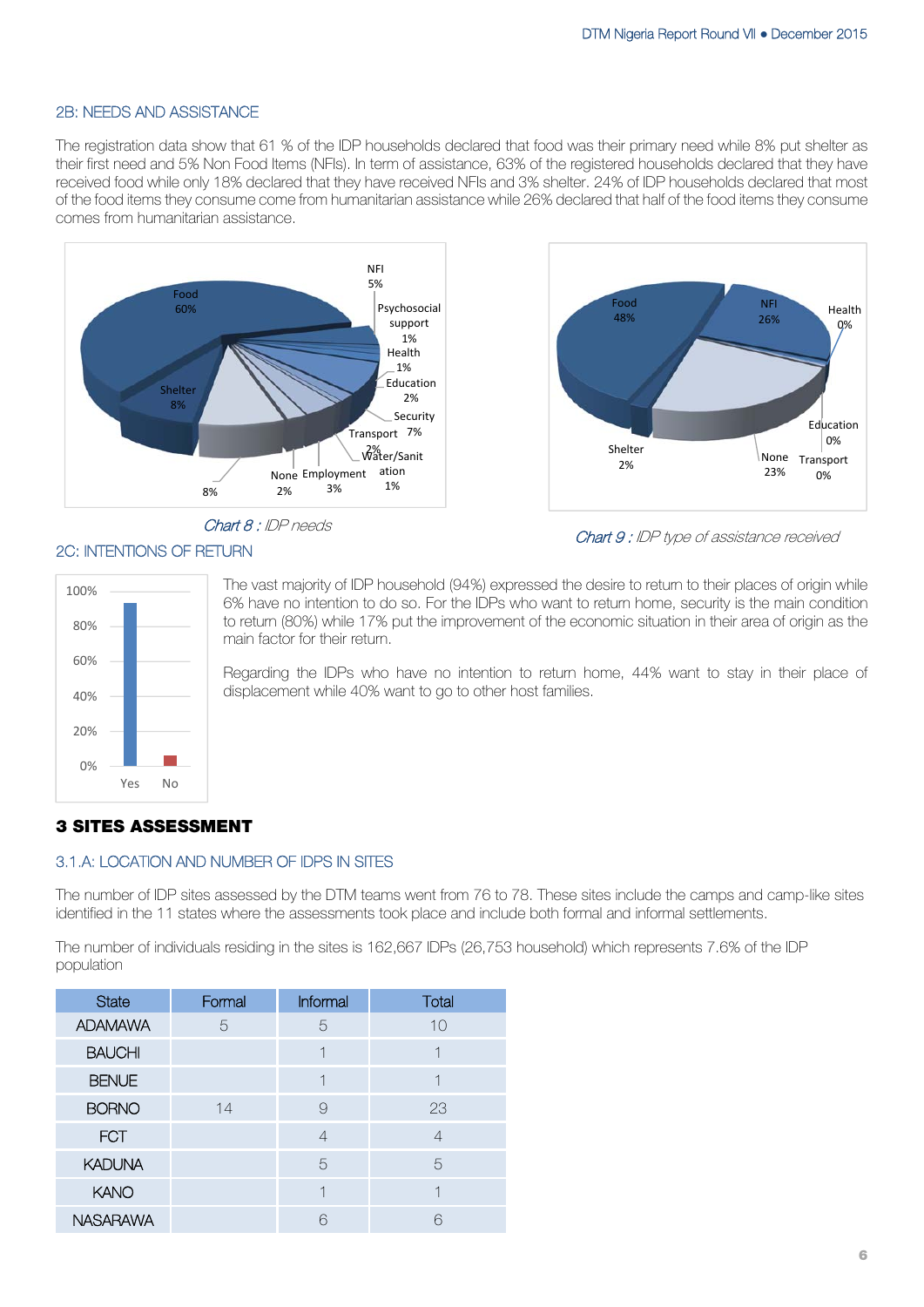| <b>PLATEAU</b>                      |    | 11 | 11 |  |  |
|-------------------------------------|----|----|----|--|--|
| <b>TARABA</b>                       |    | 12 | 12 |  |  |
| YOBE                                |    |    |    |  |  |
| <b>Total</b>                        | 20 | 58 | 78 |  |  |
| $T_0$ blo Qullumbor of other Ctates |    |    |    |  |  |

Table 3: Number of sites-States

The sites assessed during this exercise have been classified in three categories:

- Camp: open-air settlements, usually made-up of tents, where IDPs find accommodation;
- Collective center: pre-existing buildings and structures used for collective and communal settlements of the displaced population;
- Transitional center: centers which provide short term/temporary accommodation for the displaced population.

Out of 78 sites, 57 categorized as collective settlements (mainly schools), while 19 sites are considered to be camps and 2 sites were classified as transitional center.

## 3.1.B: SECTOR ANALYSIS



The most common types of shelter identified during the site assessments are schools (25 sites) and Government building (17 sites). The other types of shelter include self -made tent (10 sites) and community centers (6 sites).

In the majority of sites (42), more than 75% of the IDP population live indoors while in 3 sites, more than 75% of the population live in makeshift shelters.

In 32 sites, IDPs do not have access to electricity while in 26 sites less than 25% of the IDP population have access to safe cooking facilities. In 24 sites no cooking facilities are available. The majority of the sites (46) do not have private living areas.

In most sites (45), sites residents reported blankets as the most needed type of NFI while in 23 sites mosquito nets are the second most needed type of NFI.

Chart 11 : Type of Shelter



In the majority of sites (52) the main water source is located on-site within a 10 minute walk, in 5 sites the main water source is located on site, but requires more than a 10 minute walk. In 11 sites, the main water source is located off-site within a 10 minute walk, in 10 sites the water source is located off site and require more than 10 minute walk. In 39 sites, more than 50% of water sources are functional, while in 25 sites less than 50% of water sources are functional.

In 47 sites, the toilets are reported to be in no so good conditions while in 19 sites they are reported to be in good conditions. In 10 sites, toilets are not usable. In most sites (43) there are no separate toilets for male and female.

Most sites (32) do not have a waste disposal system. In addition, 63 sites do not have a good drainage system and 52 sites show signs of open defecation.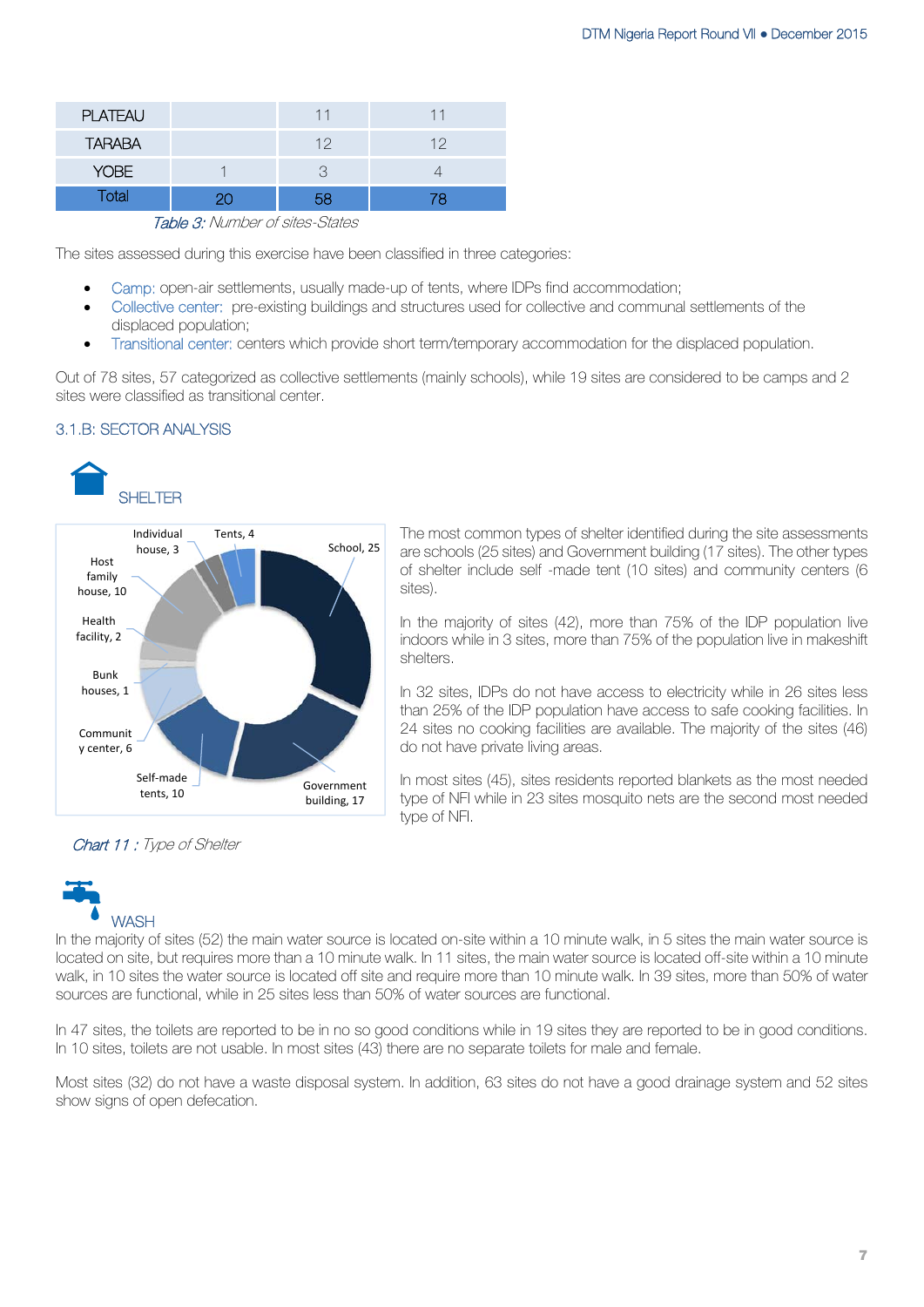

Graph 8: Conditions of most toilets in sites.



s

Households in 76 sites have access to food on site (distribution, vouchers) but the provision of food is irregular in 43 sites. In 53 sites, residents have access to a market near from the site. The most common source of food is distribution (36 sites), followed by host community donation (18 sites). In 52 sites there is no screening for malnutrition and in the vast majority of sites no supplementary feeding are available.



Graph 9 : Regularity of food distribution is sites



In the majority of sites (51), residents reported malaria as the most prevalent health problem, followed by fever (12 sites). In 51 sites, IDPs have reported to have access to medicine but residents in 70 sites reported to have access to health facilities.

Chart 13: Most prevalent health problems in sites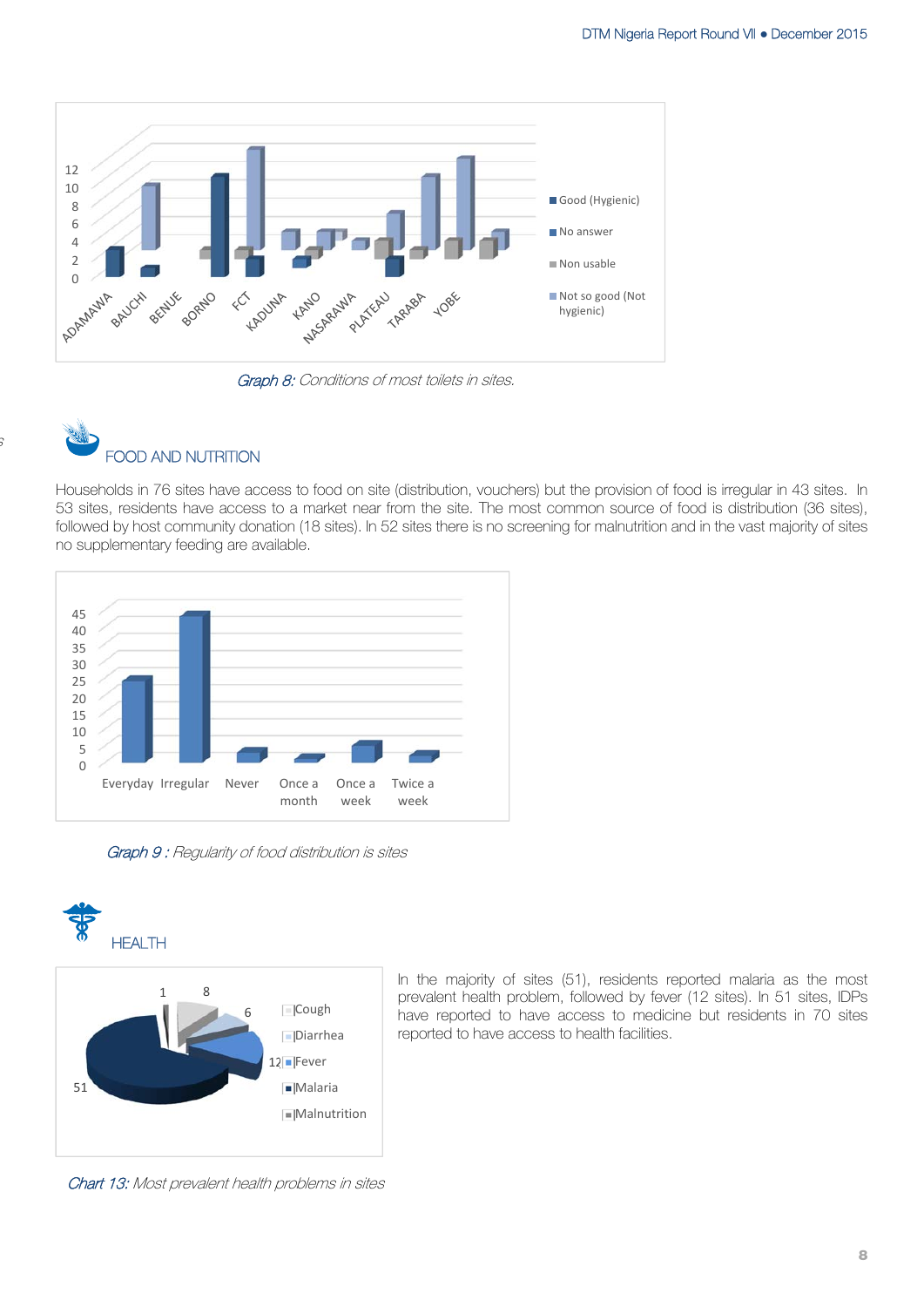## **EDUCATION**

In 33 sites, children do not have access to formal or informal education while in 45 sites children have access to education. In 35 sites the education facility is located on site while in 29 sites the education facilities are situated offsite. In 20 sites, less than 25% of the IDP population attend school while in 26 sites none of children attend school. In 9 sites, more than 75% of the children attend school. In 17 sites, less than 50% of children attend school.



Graph 10: Percentage of children having access to formal/informal education in sites



Almost all sites (59) have security available on site. In 23 camps, the security is provided by the military and in 15 sites by the camp residents. In 18 sites, residents reported frictions among site residents while in 2 sites residents reported frictions with host community. In 6 sites, residents reported cases of domestic violence while in 1 sites IDPs reported cases of sexual abuse. In addition, in 2 sites cases of early/forced marriage were reported. In 1 site, child female genital mutilation/cutting was reported while in 1 site case of forced family separations was identified. Cases of separated children were reported in 9 sites.

As for the assistance received, in 31 sites residents declared that the assistance was physically inadequate for the most vulnerable while residents in 11 sites reported fighting between recipients at distribution points.



Chart 14 : Security providers in sites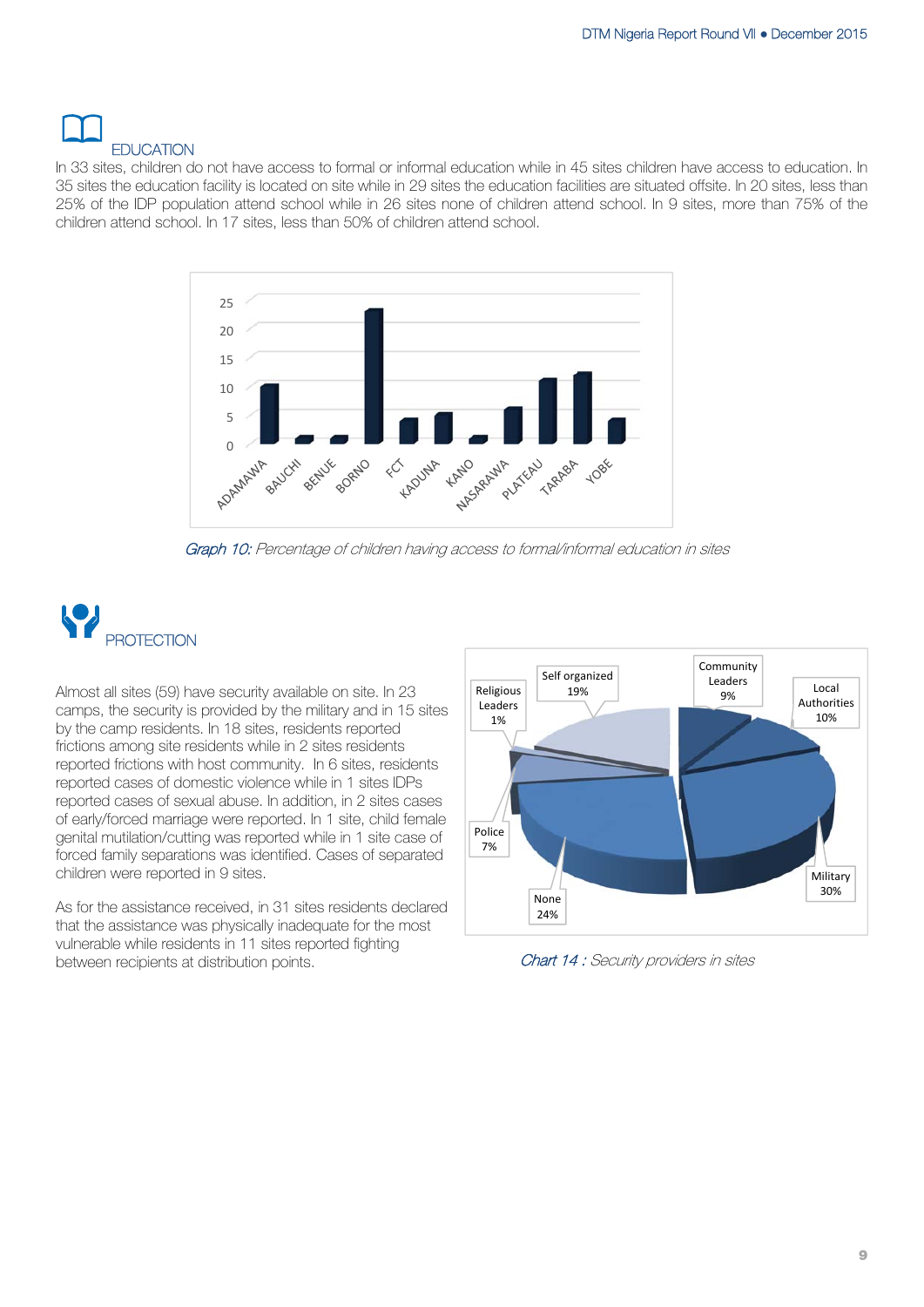

Chart 15 : Means of information in sites

## $\text{D}$ **COMMUNICATION**

In most of sites (23), residents get information through community leaders while in 22 sites residents reported getting information from the mobile phone and in 13 sites from radio. At 33 sites residents require more information about safety and security while residents in 24 sites reported requiring more information about the situation in areas of their origin.

# LIVELIHOOD

In most sites (30) farming is the main occupation of the IDPs, followed by petty cash (18 sites). In the majority of sites (36) residents do not have access to income generating activities or land to cultivate (39 sites).



Graph 11 : IDP occupation in sites